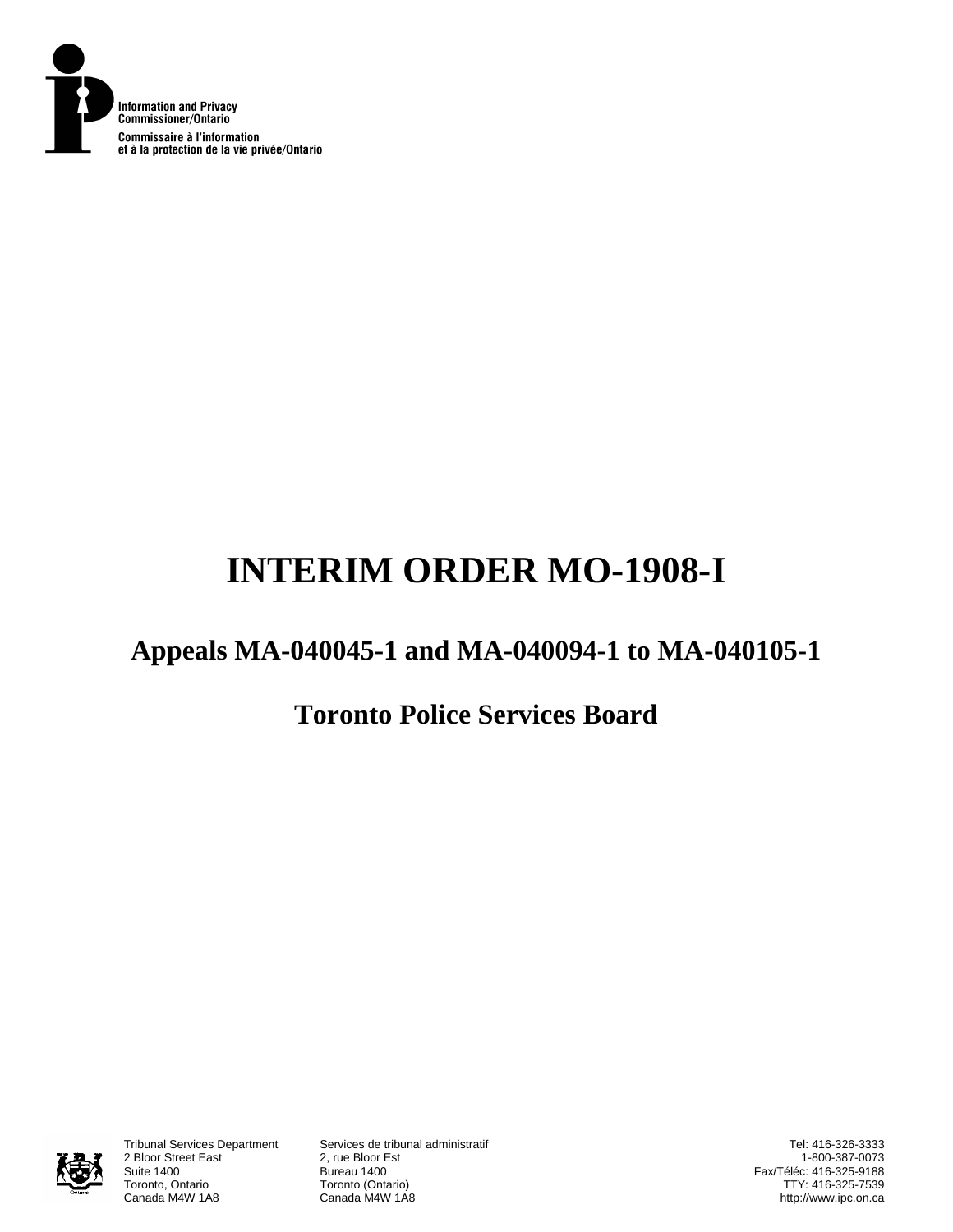### **NATURE OF THE APPEALS:**

The Toronto Police Services Board (the Police) received thirteen requests under the *Municipal Freedom of Information and Protection of Privacy Act* (the *Act*) for access to specific records relating to an investigation involving the requester and his subsequent arrest. The Police located records responsive to each of the requests and denied access to them, claiming the application of the law enforcement exemptions in sections  $8(1)(a)$ , (c) and (l) and  $8(2)(c)$ , in conjunction with section 38(a) and the invasion of privacy exemptions in sections 14(1) and 38(b).

The requester, now the appellant, appealed the decisions of the Police to deny access to the requested records and took the position that additional records responsive to many of the requests ought to exist.

The parties were unable to effect a mediated settlement of the appeals and they were, accordingly, moved to the adjudication stage of the appeals process.

I decided to seek the representations of the Police initially through the issuance of a single Notice of Inquiry. Because the exemptions claimed and the record types extant in each appeal were similar in nature, I felt it would be appropriate to seek the submissions of the Police for all thirteen appeals in this fashion. The Police provided me with representations in response to the Notice of Inquiry, which were then shared, in their entirety, with the appellant who also provided me with representations.

The appellant argues that the records identified by the Police as responsive to these requests comprise only a portion of the documents made available to his counsel through the disclosure mechanisms of the criminal justice system. He argues that additional records relating to the information sought in Appeals MA-040094-1(Request 32306), MA-040096-1(Request 32308), MA-040100-1(Request 32314), MA-040101-1(Request 32315), MA-040102-1(Request 32316), MA-040103-1(Request 32317), MA-040104-1(Request 32319) and MA-040105-1(Request 32320) ought to exist but does not provide any specific reasons for that belief.

The records responsive to Appeals MA-040045-1 and MA-0400097-1 are identical, consisting of 632 pages of notes, occurrence reports and other assorted documents relating to the investigation undertaken by specified members of the Police Sexual Assault Squad. Many of the records identified as responsive to each individual request are duplicated in one or more of the other files. The Police investigation was conducted by a number of investigating officers, each of whom are enumerated in the appellant's requests. Often, the same records appear in the recordholdings of the individually enumerated Police officers and are, therefore, responsive to one or more of the appellant's requests.

The following table describes in greater detail the information requested in each of the requests and subsequent appeals, the exemptions claimed and the issues remaining outstanding for each, including whether the Police conducted a reasonable search for records responsive to each of the requests.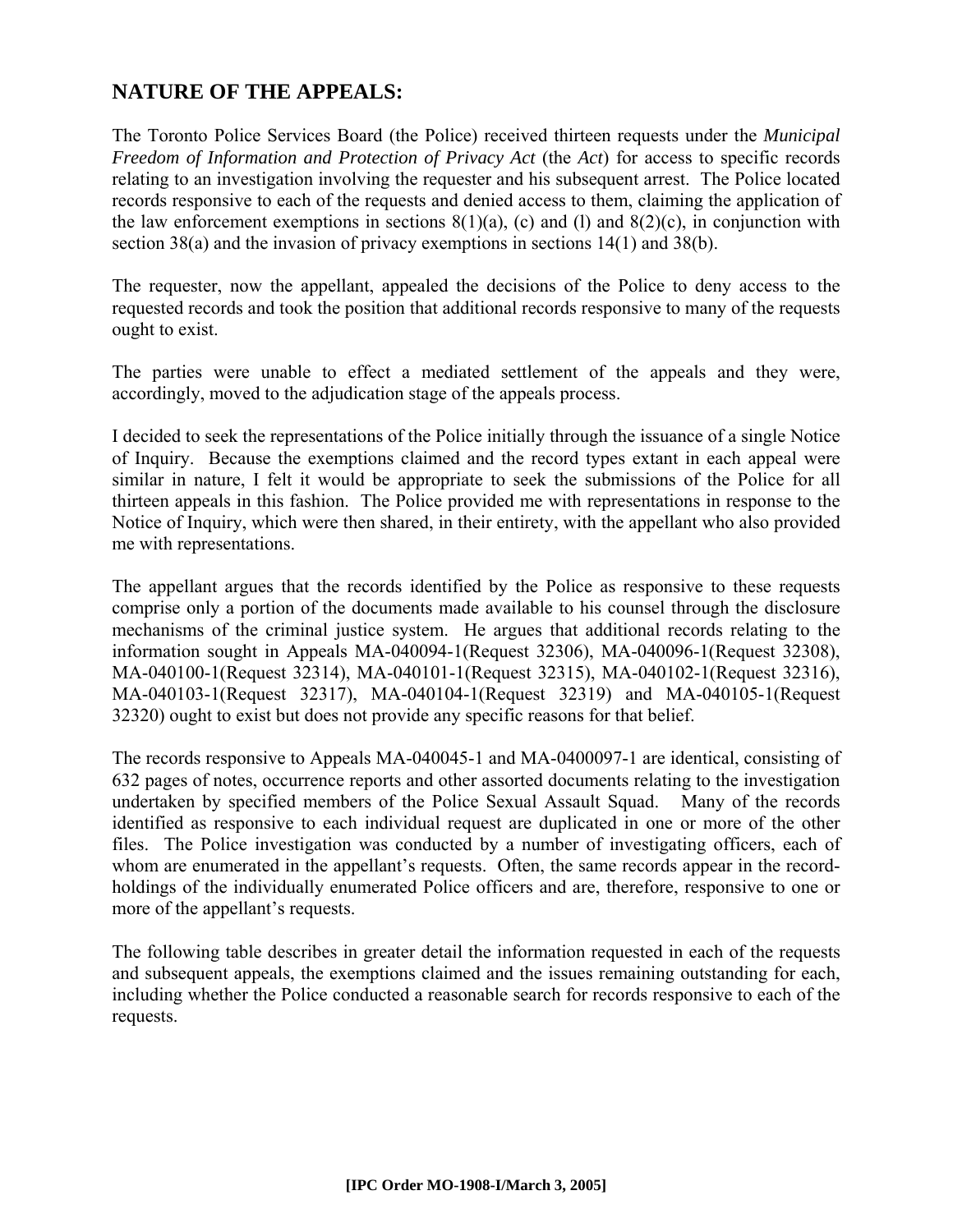| <b>Appeal/Request</b><br><b>Number</b> | <b>Description of Responsive Records</b>                                                                                                            | <b>Exemptions Claimed</b>                    | <b>Reasonable</b><br><b>Search</b> |
|----------------------------------------|-----------------------------------------------------------------------------------------------------------------------------------------------------|----------------------------------------------|------------------------------------|
| MA-040045-1/32657                      | 632 pages of records as described in<br>Feb 6/04 List of Records                                                                                    | $8(1)(a)$ , 14(1), 38(a)<br>and $(b)$        | N <sub>o</sub>                     |
| MA-040094-1/32306                      | 15 pages of notes taken on an<br>identified date and records of arrest on<br>two specified dates                                                    | $8(1)(a)$ and (1), $38(a)$<br>and $(b)$      | Yes                                |
| MA-040095-1/32307                      | 25 pages of e-mails, correspondence,<br>minutes, notes, records relating to<br>"Red Notice"                                                         | $8(1)(a)$ , (c) and (l),<br>$38(a)$ and (b)  | N <sub>o</sub>                     |
| MA-040096-1/32308                      | 4-page occurrence report                                                                                                                            | $8(1)(a)$ , 38(a) and (b)                    | Yes                                |
| MA-040097-1/32309                      | 632 pages of records as described in<br>Feb 13/04 List of Records, these are<br>the same records as those described in<br>MA-040045-1               | $8(1)(a)$ and (1), $38(a)$<br>and $(b)$      | No                                 |
| MA-040098-1/32310                      | 142 pages of transcripts, notes,<br>witness statements, a record of arrest<br>and occurrence reports                                                | $8(1)(a)$ , 14(1), 38(a)<br>and $(b)$        | N <sub>o</sub>                     |
| MA-040099-1/32311                      | 3262 pages of investigation records                                                                                                                 | $8(1)(a)$ , (c) and (l),<br>$38(a)$ and (b)  | N <sub>o</sub>                     |
| MA-040100-1/32314                      | 15 pages of notes and Records of<br>Arrest                                                                                                          | $8(1)(a)$ , 38(a) and (b)                    | Yes                                |
| MA-040101-1/32315                      | One page of notes and a 7-page<br>occurrence report                                                                                                 | $8(1)(a)$ , 38(a) and (b)                    | Yes                                |
| MA-040102-1/32316                      | One page of notes                                                                                                                                   | $8(1)(a)$ , 38(a) and (b)                    | Yes                                |
| MA-040103-1/32317                      | 11 pages of notes, a news release, wire<br>copy, newspaper articles                                                                                 | $8(1)(a)$ , $8(2)(c)$ , $38(a)$<br>and $(b)$ | Yes                                |
| MA-040104-1/32319                      | 15 pages of notes and records of arrest                                                                                                             | $8(1)(a)$ , 38(a) and (b)                    | Yes                                |
| MA-040105-1/32320                      | 11 pages of notes, a news release,<br>newspaper articles, wire copy, these<br>the<br>same records<br>as<br>those<br>are<br>described in MA-040103-1 | $8(1)(a)$ , $8(2)(c)$ , $38(a)$<br>and $(b)$ | Yes                                |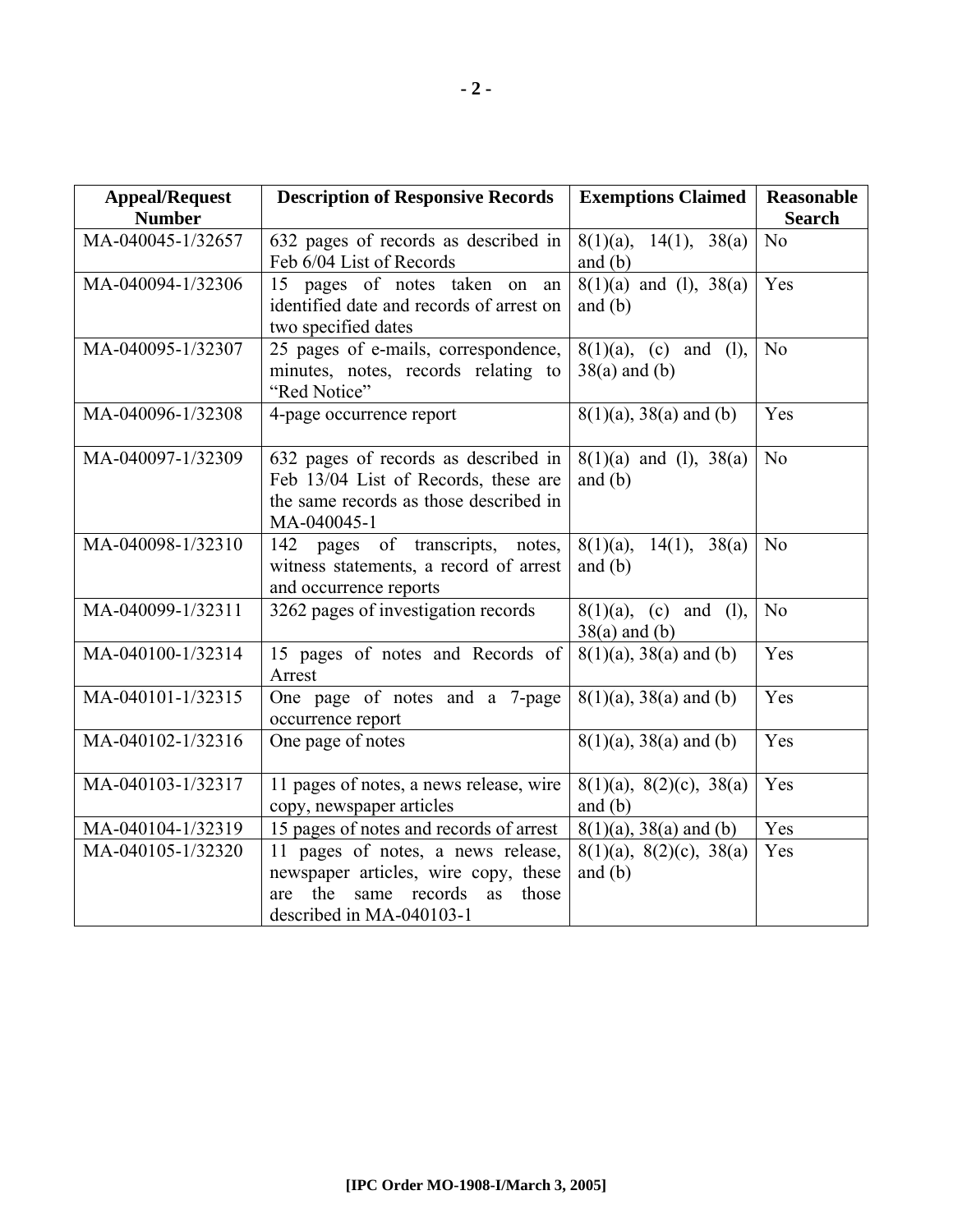#### **DISCUSSION:**

#### **PERSONAL INFORMATION**

#### **General principles**

The exemptions in sections 38(a) and (b) apply only to information that qualifies as "personal information". In order to determine whether these sections of the *Act* may apply, it is necessary to decide whether the record contains "personal information" and, if so, to whom it relates. That term is defined in section 2(1) as follows:

"personal information" means recorded information about an identifiable individual, including,

- (a) information relating to the race, national or ethnic origin, colour, religion, age, sex, sexual orientation or marital or family status of the individual,
- (b) information relating to the education or the medical, psychiatric, psychological, criminal or employment history of the individual or information relating to financial transactions in which the individual has been involved,
- (c) any identifying number, symbol or other particular assigned to the individual,
- (d) the address, telephone number, fingerprints or blood type of the individual,
- (e) the personal opinions or views of the individual except where they relate to another individual,
- (f) correspondence sent to an institution by the individual that is implicitly or explicitly of a private or confidential nature, and replies to that correspondence that would reveal the contents of the original correspondence,
- (g) the views or opinions of another individual about the individual, and
- (h) the individual's name if it appears with other personal information relating to the individual or where the disclosure of the name would reveal other personal information about the individual;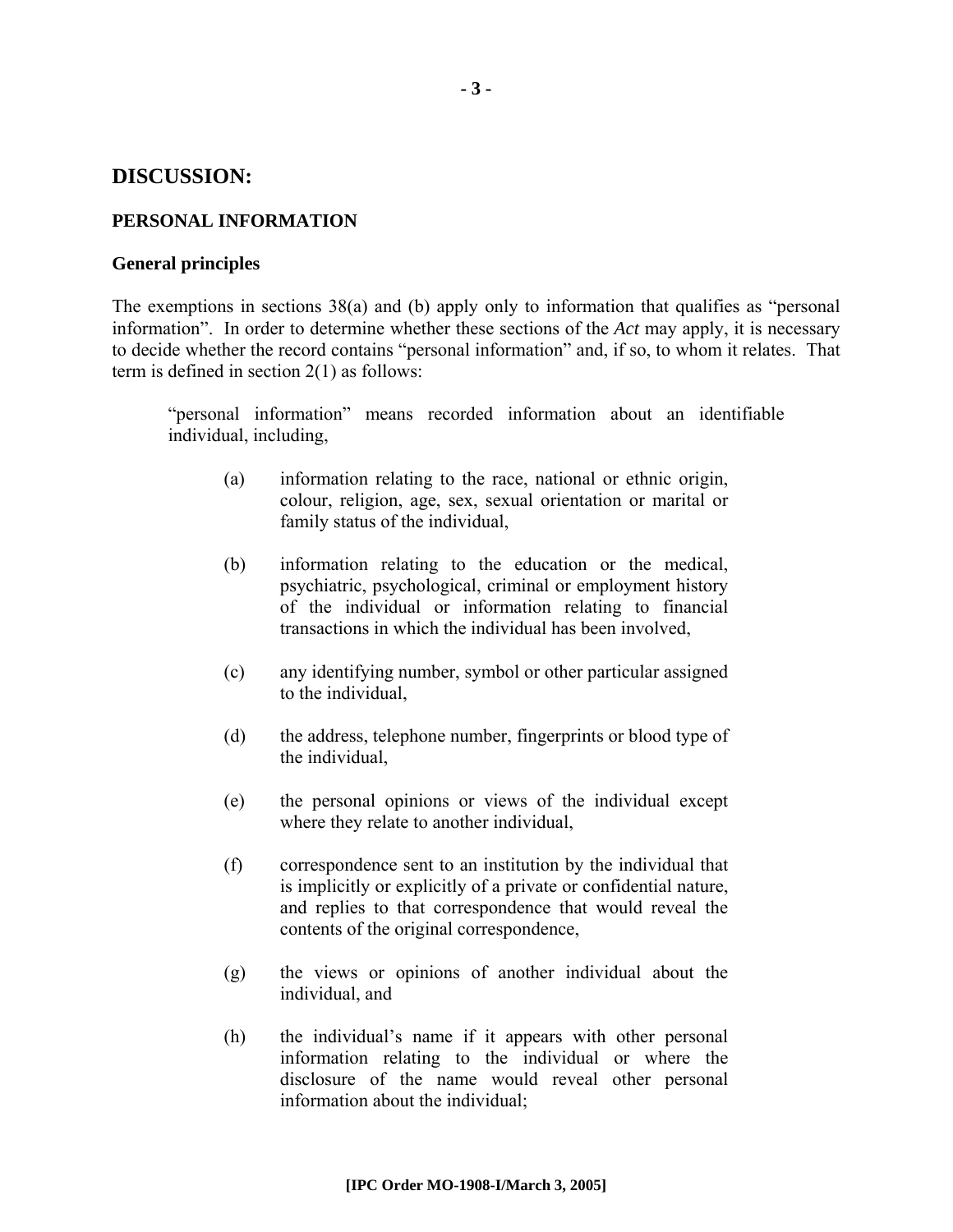The list of examples of personal information under section 2(1) is not exhaustive. Therefore, information that does not fall under paragraphs (a) to (h) may still qualify as personal information [Order 11].

To qualify as personal information, the information must be about the individual in a personal capacity. As a general rule, information associated with an individual in a professional, official or business capacity will not be considered to be "about" the individual [Orders P-257, P-427, P-1412, P-1621, R-980015, MO-1550-F, PO-2225].

Even if information relates to an individual in a professional, official or business capacity, it may still qualify as personal information if the information reveals something of a personal nature about the individual [Orders P-1409, R-980015, PO-2225].

All of the information contained in the responsive records qualifies as the personal information of the appellant as it relates directly to a detailed and lengthy investigation of criminal wrongdoing on his part. I further find that the records contain information about the appellant's age, sex, sexual orientation and family or marital status (section  $2(1)(a)$ ), his education and employment history (section  $2(1)(b)$ ), his address and telephone number (section  $2(1)(d)$ ), the views or opinions of other individuals about the appellant (section  $2(1)(g)$ ) and the appellant's name along with other personal information about him (section 2(1)(h)).

Similarly, the records also contain information that qualifies as the personal information of other identifiable individuals, particularly those individuals who have made allegations of criminal wrongdoing against the appellant. This information falls within the ambit of the definition of personal information as described in sections  $2(1)(a)$ ,  $(b)$ ,  $(d)$ ,  $(f)$ ,  $(g)$  and  $(h)$ .

The 11 pages of press releases, newspaper articles and wire copy which comprise a portion of the records at issue in Appeals MA-040103-1 and MA-040105-1 as well as Records 27, 41 and 43 (Pages 1065 to 1088) of Appeal Number MA-040099-1 contain only the personal information of the appellant.

In addition, Record 6 (Pages 185 to 210) consisting of a statement taken from the appellant by the Police, Records 13 (Pages 575 to 600) and 16 (Pages 683 to 749), consisting of a search warrant, charge sheets, an exhibit list and a Recognizance of Bail also contain only the personal information of the appellant. Record 18 (Pages 790 to 844) of Appeal Number MA-040099-1 consist of the appellant's record of arrest, warrants, driver's licence and various financial records belonging to him. Record 46 (Pages 1726 to 1738), consists of the appellant's resume. Record 63 (Pages 2620 to 2625) is an excerpt from a published book that includes a reference to the appellant. All of this information constitutes only the personal information of the appellant.

Because I have found that much of the information in the records qualifies as the personal information of the appellant and other identifiable individuals, I will first determine whether it qualifies under the discretionary exemption in section 38(b), taken in conjunction with section 14.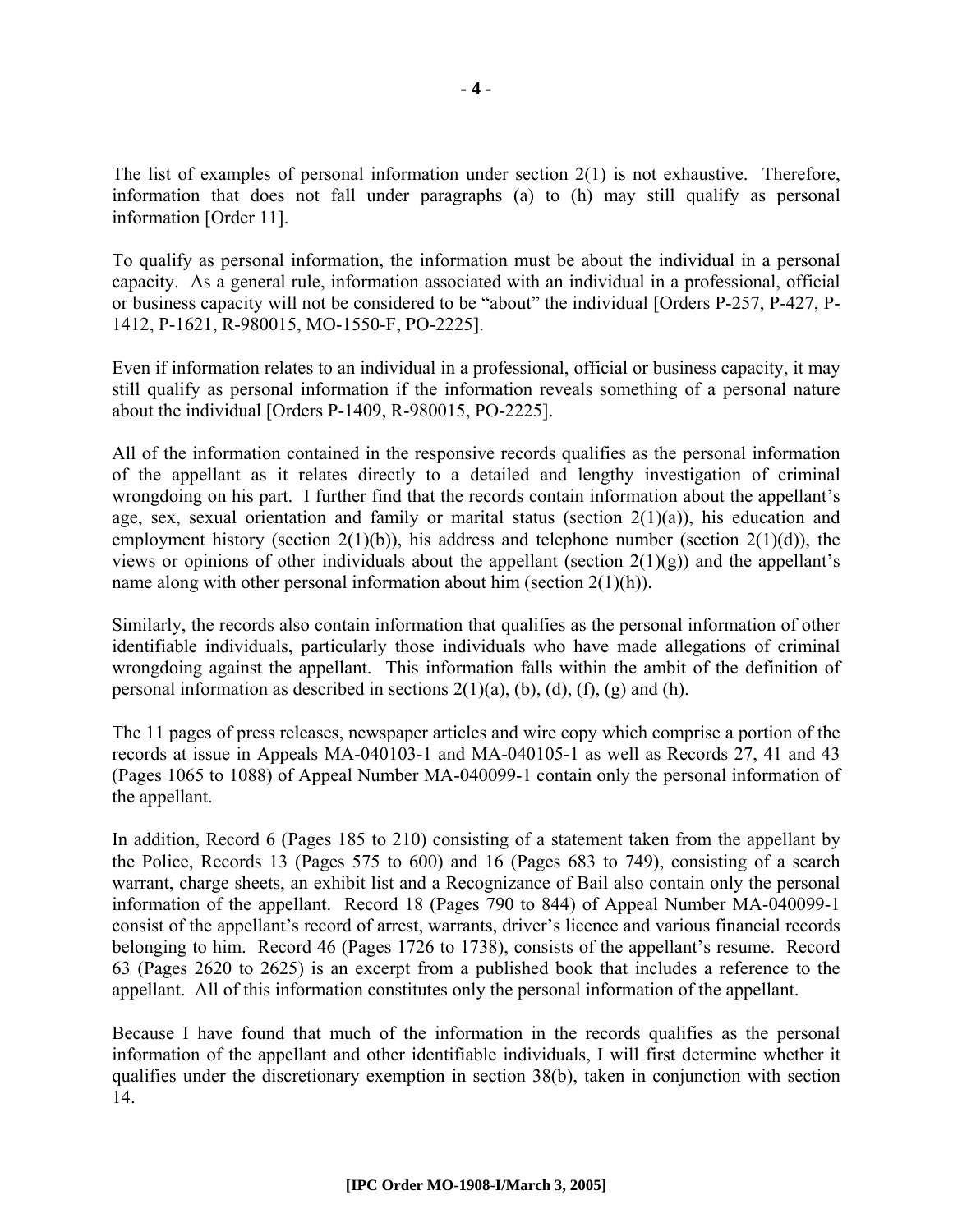#### **INVASION OF PRIVACY**

#### **Introduction**

Section 36(1) of the *Act* gives individuals a general right of access to their own personal information held by an institution. Section 38 provides a number of exemptions from this right.

Under section 38(b), where a record contains personal information of both the requester and another individual, and disclosure of the information would constitute an "unjustified invasion" of the other individual's personal privacy, the institution may exercise its discretion to refuse to disclose that information to the requester. The determination of whether disclosure would constitute an unjustified invasion of personal privacy under section 38(b) involves a weighing of the requester's right of access to his or her own personal information against the other individual's right to protection of their privacy. Sections 14(1) to (4) provide guidance in determining whether the "unjustified invasion of personal privacy" threshold under section 38(b) is met. If one of the presumptions in section 14(3) apply, the information is exempt under section 14 [*John Doe v. Ontario (Information and Privacy Commissioner)* (1993), 13 O.R. (3d) 767]. The only way such a presumption can be overcome is if the personal information falls under section 14(4) or where a finding is made that the public interest override provision in section 16 applies to it.

#### **The section 14(3)(b) presumption**

Section 14(3) sets out information whose disclosure is presumed to constitute an unjustified invasion of personal privacy. In the circumstances, it appears that the presumption at paragraph (b) could apply. This section states:

A disclosure of personal information is presumed to constitute an unjustified invasion of personal privacy where the personal information,

was compiled and is identifiable as part of an investigation into a possible violation of law, except to the extent that disclosure is necessary to prosecute the violation or to continue the investigation;

I have carefully reviewed all of the information identified by the Police as responsive to each of the requests filed by the appellant. I conclude that all of the records relate exclusively to the investigation undertaken by the Police into a possible violation of law by the appellant. The records reflect a very lengthy and detailed process whereby complaints against the appellant were received some years after the occurrence of the events that gave rise to them. The Police then invested a great deal of time and resources in building a case against the appellant. The records identified as responsive to the requests reflect this effort.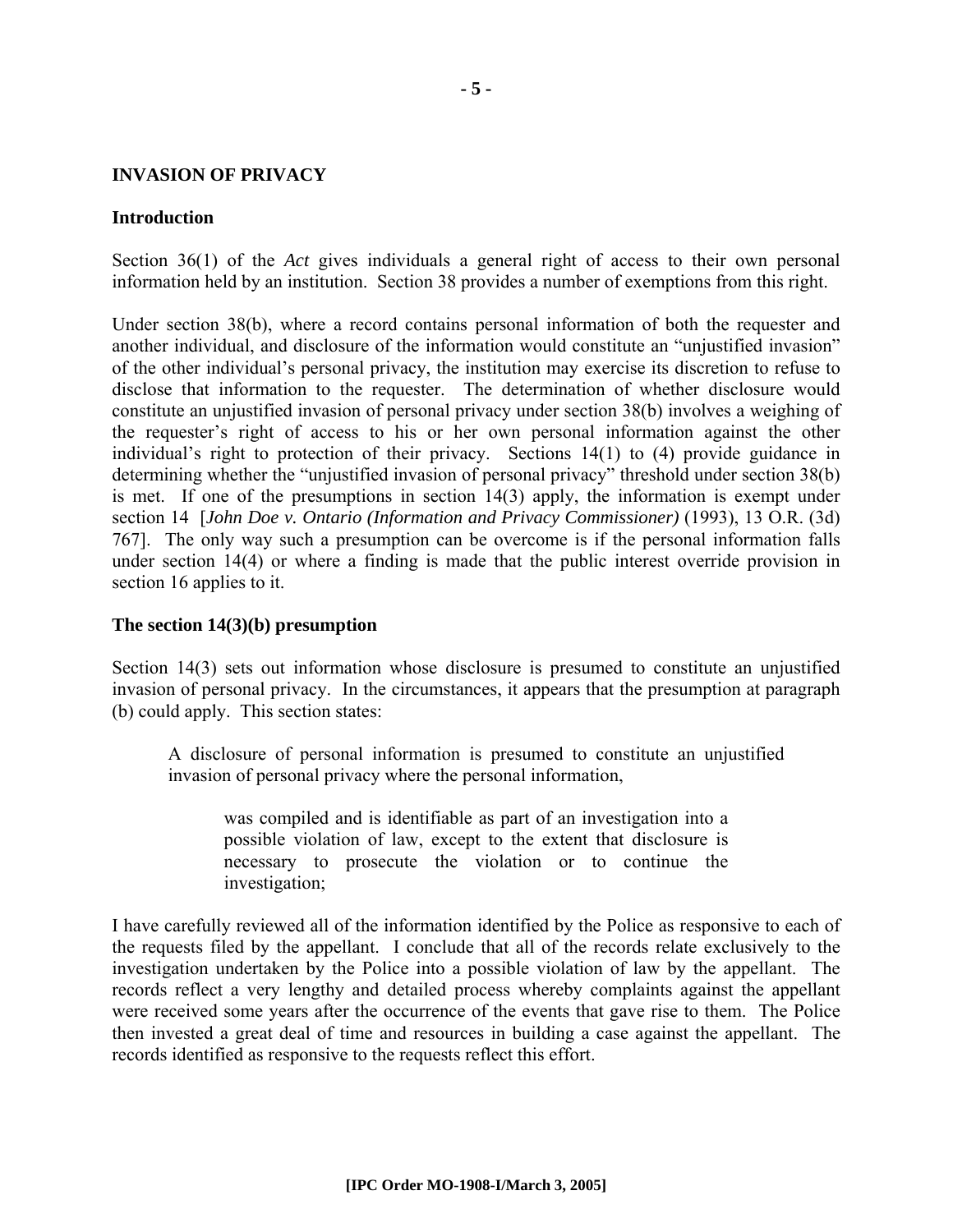The majority of the records contain the personal information of the appellant and other identifiable individuals and were compiled and are identifiable as part of the Police investigation into the allegations of criminal wrongdoing made against the appellant within the meaning of the presumption in section 14(3)(b). Accordingly, the disclosure of this information is presumed to constitute an unjustified invasion of the personal privacy of individuals other than the appellant and the information is exempt under the discretionary exemption in section 38(b). Further, I find that the exceptions in section 14(4) do not apply to the information in the records and the appellant has not raised the possible application of the "public interest override" provision in section 16

However, as noted in my discussion above, the 11 pages of press releases, newspaper articles and wire copy from Appeals MA-040103-1 and MA-040105-1, as well as Records 6 (Pages 185 to 210), 13 (Pages 575 to 600), 16 (Pages 683 to 749), 18 (Pages 790 to 844), 27, 41 and 43 (Pages 1065 to 1088), 46 (Pages 1726 to 1738) and 63 (Pages 2620 to 2625) from Appeal Number MA-040099-1 contain only the personal information of the appellant. The disclosure of this information cannot, therefore, result in an unjustified invasion of personal privacy under section 38(b).

Addressing those records that contain the personal information of the appellant along with other identifiable individuals, I find that it is not reasonably possible to sever some of them, specifically the transcribed interviews and notes taken during the interviews conducted by the Police with various witnesses and victims. Similarly, those records containing a detailed description of the events giving rise to the charges as related by the victims and witnesses, such as the Appearance Notices that appear at Pages 19 to 24 of Appeal Number MA-040094-1, also cannot reasonably be severed. Accordingly, I find that those records which contain a recitation of the allegations from the witnesses and victims are exempt in their entirety under section 38(b) because the personal information of the appellant and the other individuals contained in these records are too closely intertwined to allow for severance.

Other records, however, such as the many occurrence reports, records of arrest, Informations and other forms that comprise a large portion of the records in all of the appeals are more readily severable. I will, accordingly, order the Police to disclose those portions of these records that contain only the personal information of the appellant, as this information is not exempt under section 38(b). However, the personal information contained in these records that relates solely to individuals other than the appellant qualifies for exemption under section 38(b) and ought not to be disclosed. This information consists of the name, age, address, date of birth, telephone number, education, medical and employment history and family status of individuals other than the appellant. I further find that personal information contained in these records that links the events described therein, consisting mainly of police occurrence reports, records of arrest, Information and other forms, to individuals other than the appellant is also exempt under section 38(b) and ought not to be disclosed to the appellant.

Because of the voluminous nature of these records, I will allow the Police additional time to complete this severing exercise and disclose the records, and parts of records to the appellant.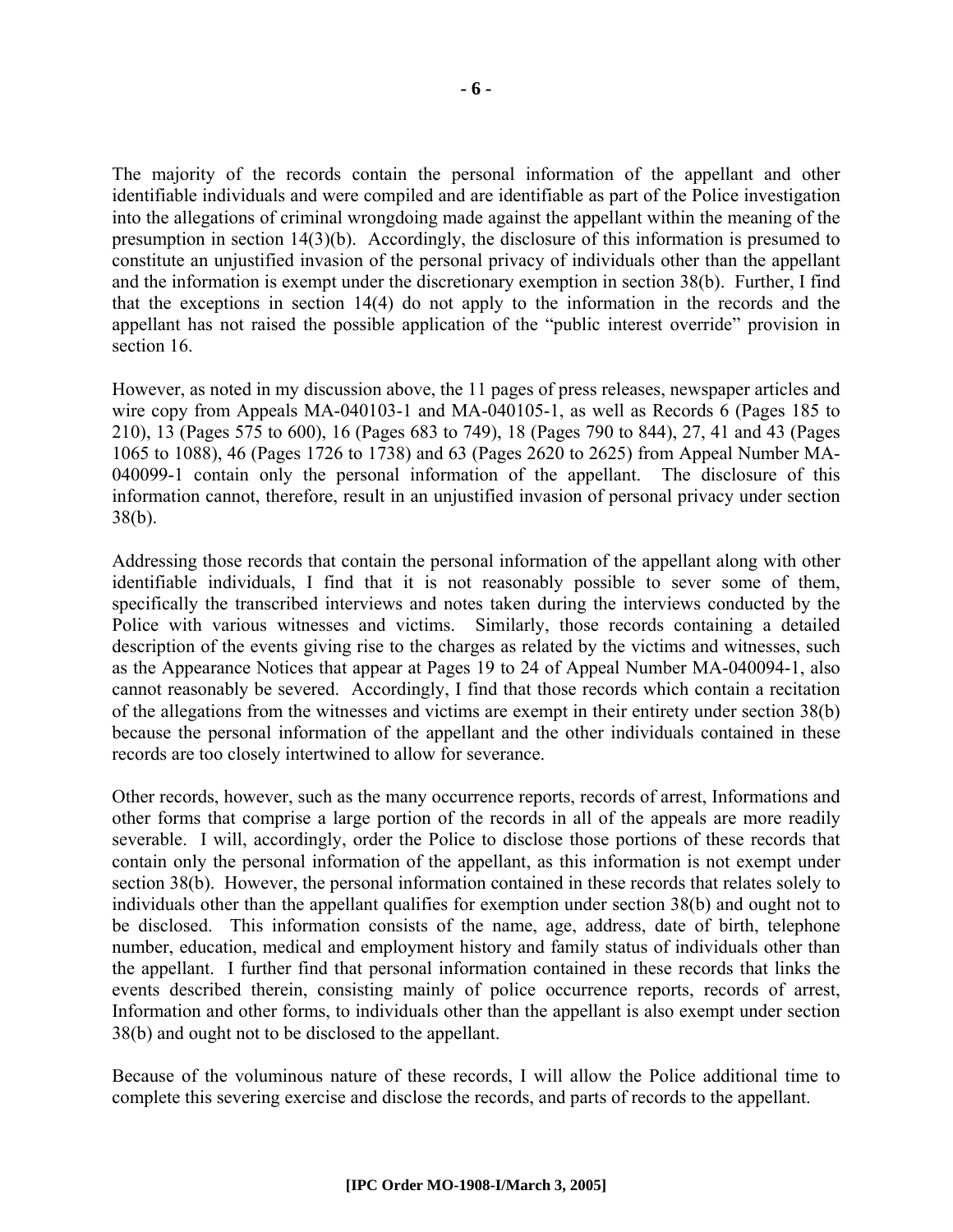#### **Exercise of discretion**

However, that does not end the matter. The section 38(b) exemption is discretionary, and permits the Police to disclose information, despite the fact that they could withhold it. The Police are required to exercise their discretion. In this appeal, I am charged with determining whether the Police failed to do so.

In addition, I must also make a determination as to whether the Police erred in exercising their discretion. This finding may be made where, for example, an institution,

- does so in bad faith or for an improper purpose
- takes into account irrelevant considerations
- fails to take into account relevant considerations

In either case this office may send the matter back to the institution for an exercise of discretion based on proper considerations [Order MO-1573]. This office may not, however, substitute its own discretion for that of the institution [section 43(2)].

Relevant considerations that enter into an institution's reasoning when exercising its discretion may include those listed below. However, not all those listed will necessarily be relevant, and additional unlisted considerations may be relevant [Orders P-344, MO-1573]:

- the purposes of the *Act*, including the principles that
	- $\circ$  information should be available to the public
	- individuals should have a right of access to their own personal information
	- exemptions from the right of access should be limited and specific
	- the privacy of individuals should be protected
- the wording of the exemption and the interests it seeks to protect
- whether the requester is seeking his or her own personal information
- whether the requester has a sympathetic or compelling need to receive the information
- whether the requester is an individual or an organization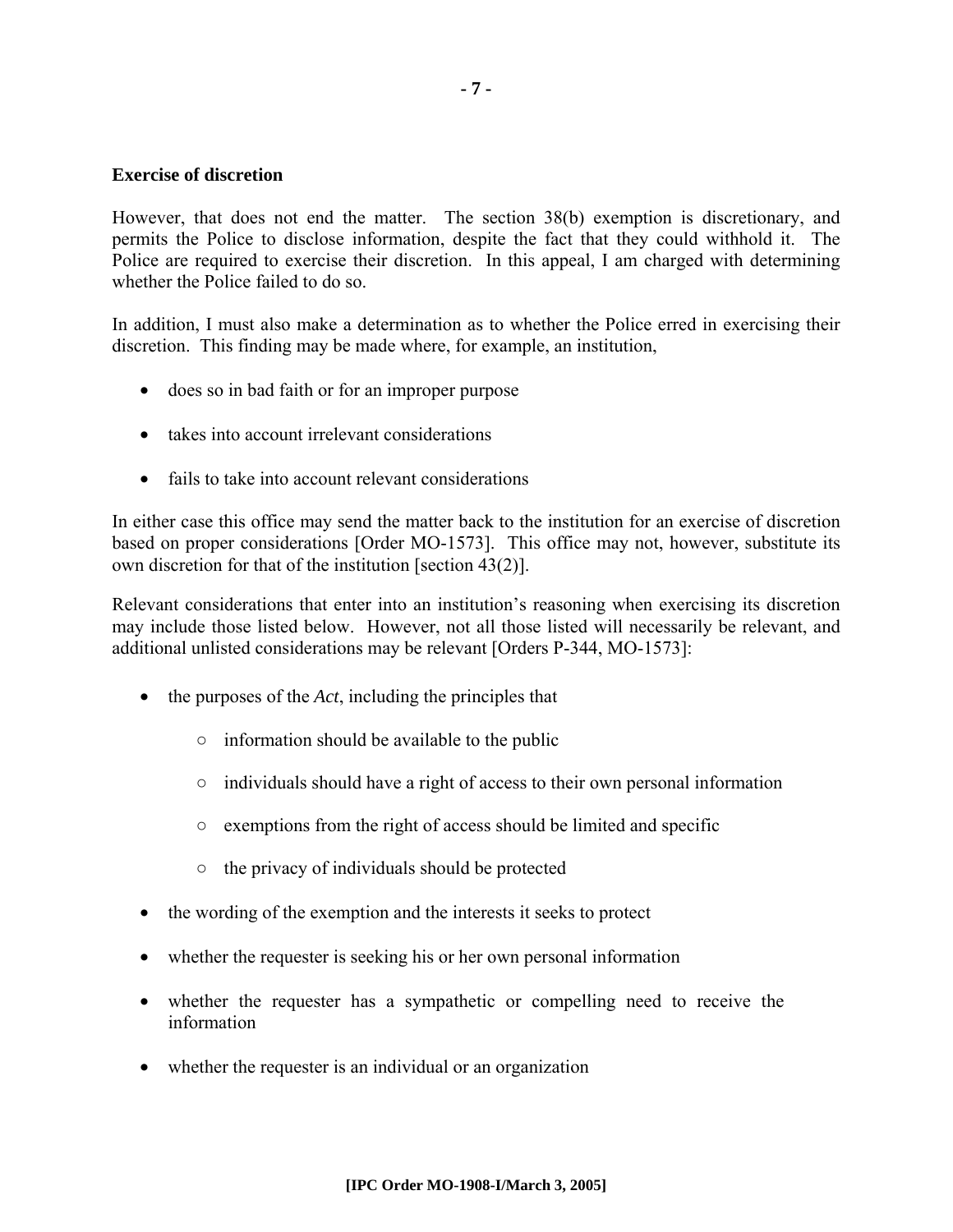- the relationship between the requester and any affected persons
- whether disclosure will increase public confidence in the operation of the institution
- the nature of the information and the extent to which it is significant and/or sensitive to the institution, the requester or any affected person
- the age of the information
- the historic practice of the institution with respect to similar information

The Police have not provided me with any representations with respect to the manner in which they exercised their discretion not to disclose the records to the appellant. In addition, the decision letters provided to the appellant do not provide any insight into how this determination was made by the Police. In my view, I have not been provided with sufficient information to enable me to make a determination as to the appropriateness of the Police decision to exercise their discretion in favour of not disclosing the information to the appellant. As a result, I am remitting the matter back to the Police for a proper exercise of discretion, based on the principles delineated above and taking into account all of the circumstances present in this case.

#### **DISCRETION TO DISCLOSE REQUESTER'S OWN INFORMATION/LAW ENFORCEMENT**

Because of the manner in which I addressed the application of section 38(b) to those portions of the records containing only the personal information of individuals other than the appellant, it is not necessary for me to also consider whether they qualify for exemption under section 38(a), taken in conjunction with sections  $8(1)(a)$ , (c) or (l) or  $8(2)(c)$ .

The Police indicated in their decision letters that they relied on the discretionary exemption in section 38(a), taken in conjunction with the law enforcement exemptions in sections  $8(1)(a)$ , (c) and (l) and 8(2)(c), to exempt some or all of the records. However, the Police provided me with the following representations respecting the application of the section 8 exemptions to the records:

It is the position of the TPS [the Police] that, for matters before the courts, police records which form part of a Crown Brief must be disclosed in accordance with s. 603 of the *Criminal Code,* R.S.C. 1985, c. C-46 and the case *R v. Stinchcombe*, [1991] 3 S.C.R. 326. The Crown is required to produce to the defence all relevant information whether or not the Crown intends to introduce it into evidence and whether it is inculpatory or exculpatory. This production is reviewable by the trial judge who is guided by the general principle that information ought not to be withheld if there is a reasonable possibility that the withholding of information will impair the right of the accused to make full answer and defence. *With respect*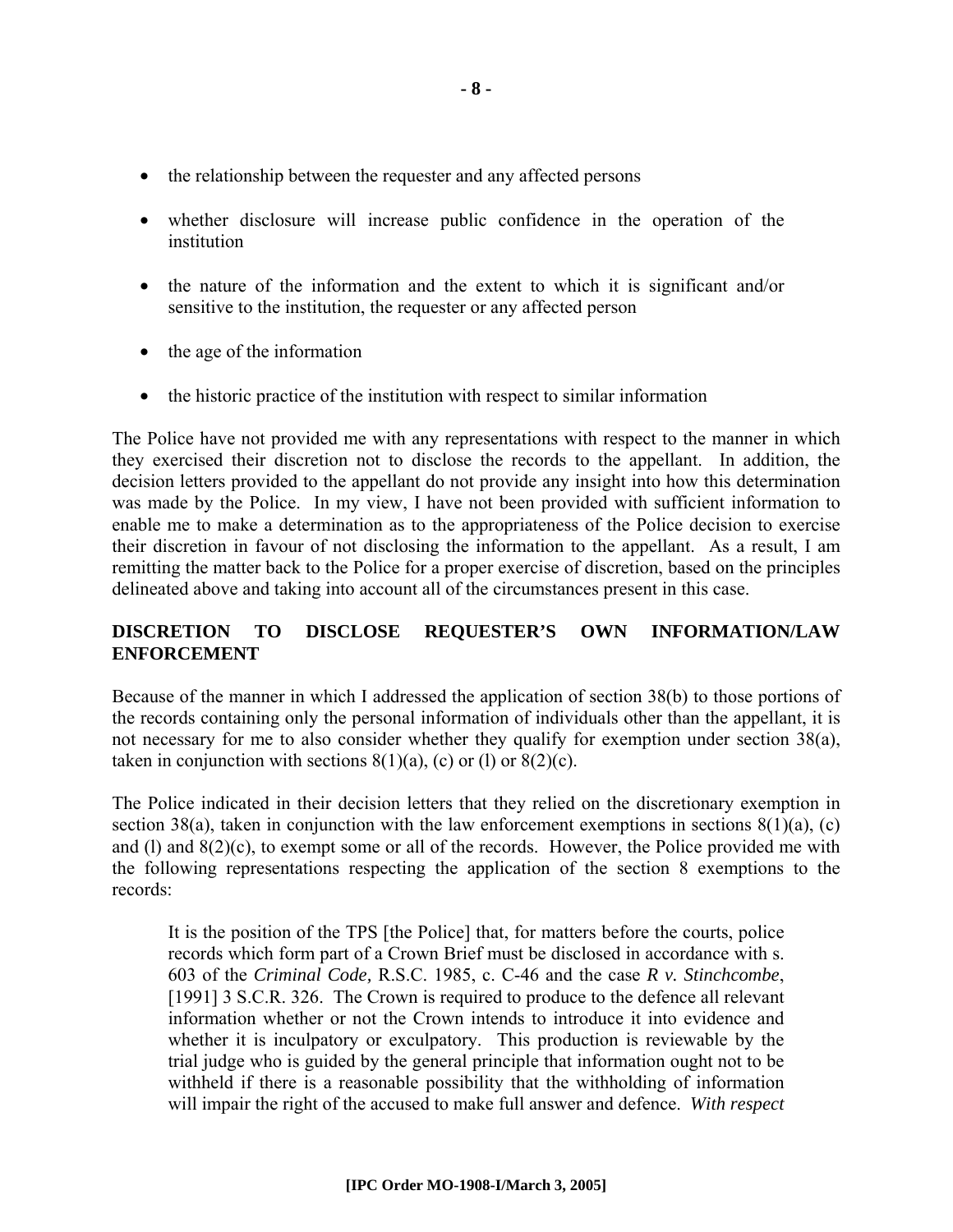*to these appeals, the decision to refuse disclosure of the requested records pursuant to paragraphs 8(1)(a), 8(1)(b) and particularly 8(1)(f) of MFIPPA was made with the knowledge that the requester did have access to information, any decisions made by the Crown to refuse disclosure were circumscribed by law, and a review of the trial judge was available. Thus, the purposes set out in section 1 of MFIPPA were achieved in accordance with rules and procedures designed specifically to address the unique concerns raised in the criminal law context.*  [my emphasis]

I note that the representations refer to sections  $8(1)(b)$  and (f) for the first time in the processing of the appeals.

Where section 8 uses the words "could reasonably be expected to", the institution must provide "detailed and convincing" evidence to establish a "reasonable expectation of harm". Evidence amounting to speculation of possible harm is not sufficient [Order PO-2037, upheld on judicial review in *Ontario (Attorney General) v. Ontario (Information and Privacy Commissioner)*, [2003] O.J. No. 2182 (Div. Ct.), *Ontario (Workers' Compensation Board) v. Ontario (Assistant Information and Privacy Commissioner)* (1998), 41 O.R. (3d) 464 (C.A.)].

It is not sufficient for an institution to take the position that the harms under section 8 are selfevident from the record or that a continuing law enforcement matter constitutes a *per se* fulfillment of the requirements of the exemption [Order PO-2040; *Ontario (Attorney General) v. Fineberg,* 19 O.R. (3d) 197 (Div.Ct.), leave to appeal refused (September 12, 1994, Docs. M13824 and M13829 (C.A.)]. The extent of the disclosure made pursuant to the decision in *Stinchcombe* is not determinative to my analysis of the application of the section 8 exemptions as the criminal disclosure procedure is separate and distinct and is guided by different principles from any disclosure made pursuant to a request under the *Act*.

In the present appeals, the Police have failed to provide anything approaching the kind of "detailed and convincing" evidence required to uphold a finding that those records containing only the personal information of the appellant described above qualify for exemption under any of the subsections of section 8 or section 38(a). In the absence of cogent representations demonstrating the application of these exemptions, I find that they have no application to the records relating solely to the appellant.

#### **REASONABLENESS OF SEARCH**

Where a requester claims that additional records exist beyond those identified by the institution, the issue to be decided is whether the institution has conducted a reasonable search for records as required by section 17 [Orders P-85, P-221, PO-1954-I]. If I am satisfied that the search carried out was reasonable in the circumstances, I will uphold the institution's decision. If I am not satisfied, I may order further searches.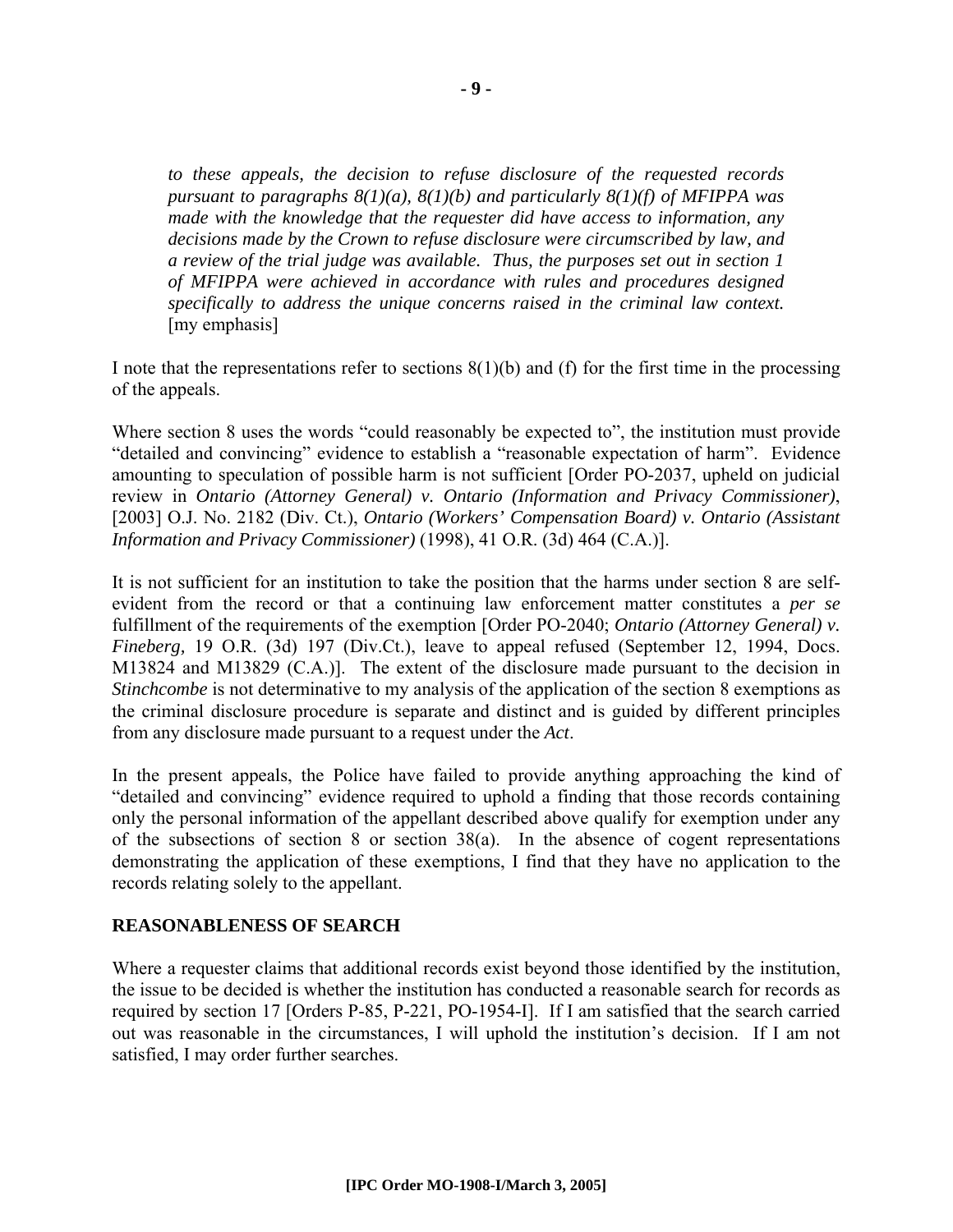The *Act* does not require the institution to prove with absolute certainty that further records do not exist. However, the institution must provide sufficient evidence to show that it has made a reasonable effort to identify and locate responsive records [Order P-624].

Although a requester will rarely be in a position to indicate precisely which records the institution has not identified, the requester still must provide a reasonable basis for concluding that such records exist.

In their decision letters, the Police indicate that they have undertaken searches for records responsive to the requests and have identified certain records relating to each.

The appellant contends that additional records relating to Appeals MA-040094-1(Request 32306), MA-040096-1(Request 32308), MA-040100-1(Request 32314), MA-040101-1(Request 32315), MA-040102-1(Request 32316), MA-040103-1(Request 32317), MA-04-104-1(Request 32319) and MA-040105-1(Request 32320) ought to exist. These files relate to records documenting the involvement of a number of named police officers in the investigation into criminal allegations against the appellant. I note that the involvement of all of the officers identified in these requests and appeals is peripheral to the conduct of the actual investigation work performed by those lead officers designated as being charged with the responsibility for its completion. In each of the appeals described above, the involvement of these officers was limited to specific, discrete actions such as the taking of a single witness statement, assisting in the arrest of the appellant or disseminating a press release relating to the appellant's case. The records identified as relating to these officers generally describe only that involvement and may also include the arrest report, witness statement or press release that refers to the officer. I come to this conclusion based on the submissions of the Police, the information contained in their decision letters and, more importantly, my own review of the records identified as responsive to each request.

Accordingly, based on my review of the records and taking into account all of the circumstances surrounding this investigation, I am satisfied that the Police conducted a reasonable search for those records responsive to each of the requests enumerated above. The appellant has not provided me with sufficient information to substantiate his belief that there are additional records relating to these enumerated requests. Therefore, I cannot agree with the appellant that additional records relating to these requests ought to exist. In my view, owing to the very limited involvement of these particular officers in the totality of the investigation, it is not surprising that there are no additional records describing their roles in the investigation. Because their involvement in the investigation was limited to single events, I find that it is reasonable that records relating to their contacts with the investigation are similarly limited to documents created at the time of these single transactions.

### **INTERIM ORDER:**

1. I find that the searches undertaken by the Police for records responsive to Appeals MA-040094-1(Request 32306), MA-040096-1(Request 32308), MA-040100